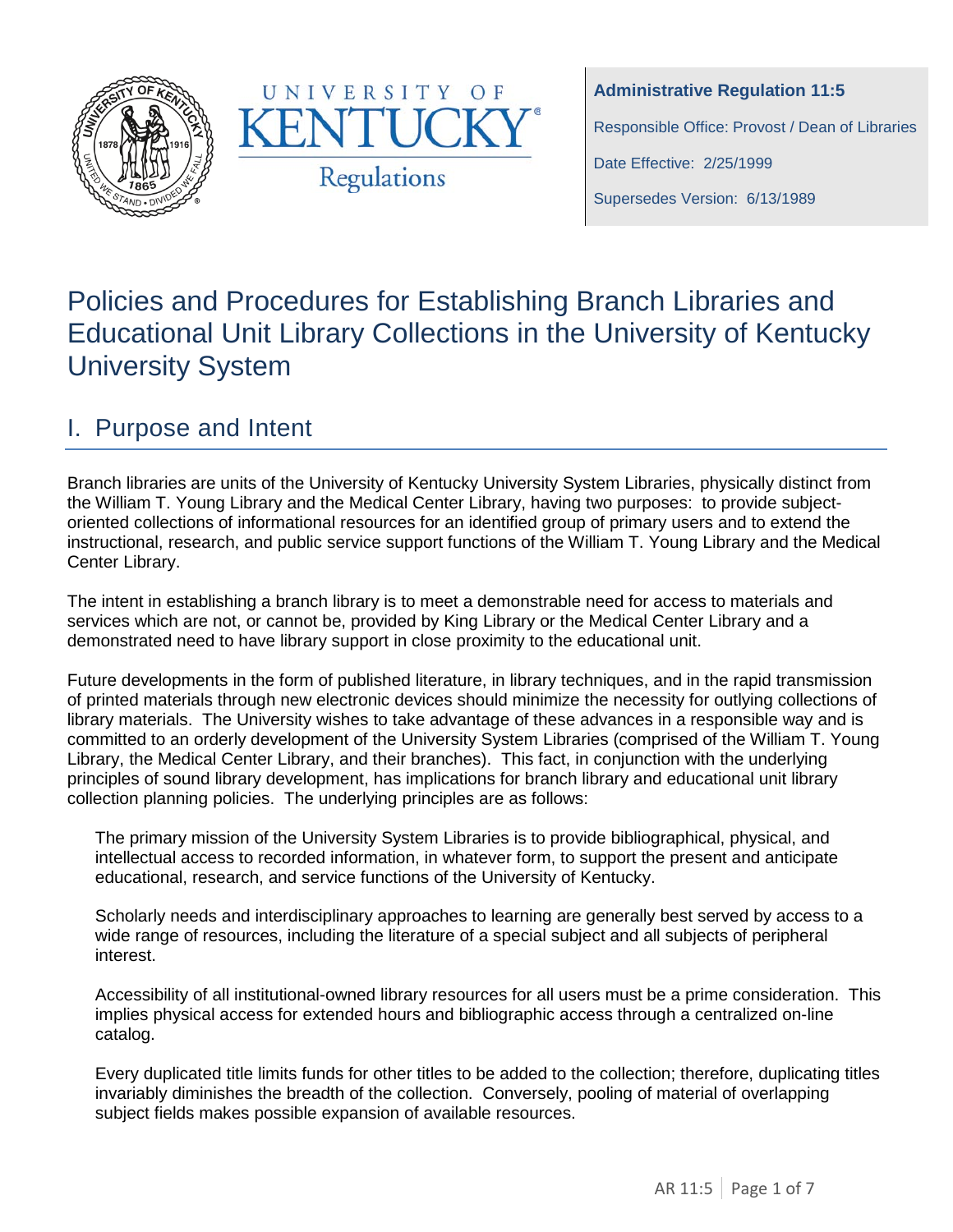Coordination, cooperation, and communication are difficult to achieve in a system with a number of outlying facilities.

The various academic disciplines should play a strong role in determining the scope and quality of the collections of the University System Libraries and the quantity of services provided in support of the Libraries' major missions and functions.

The University System Libraries are committed to fiscal responsibility in cost-effective utilization of staff and equipment in both the central library and in the branches.

Educational unit library collections are small libraries, sometimes called reading rooms or resource centers, supported by University funds but not affiliated with the University System Libraries. Materials in these libraries are defined as those working tools that faculty must consult on a daily or very frequent basis in support of their teaching and research.

## II. Policy Statements

#### A. General Policies

1. Branch Libraries

The University has a policy of not further decentralizing library facilities on the Lexington campus unless special services are needed by a program that the King Library or the Medical Center Library cannot provide or provide as well as a branch library. A decision on establishing a branch library is reached only after a present and long-range study of available resources and user needs.

#### 2. Educational Unit Library Collections Independent of the University System Libraries

If justified, small collections (limited to dictionaries, textbooks, workbooks, handbooks, and other working tools regularly used by faculty) may be procured for educational unit use in accordance with the provisions of Section IV, entitled Procedures for Establishing an Independent Educational Unit Library Collection.

#### B. Administrative and Organizational Policies

#### 1. Management of Resources

The responsibility for the management of all University System Libraries resources shall rest with the University System Libraries administration. Library services are most efficiently utilized when all library resources are considered part of one system, with consistent policies for collection development, user access, accounting, systems analysis, and the like. Centralized planning and direction facilitate the most effective use of future financial resources allocated for library services.

#### 2. Administrative Structure

Ordinarily, any branch library should be administratively part of the William T. Young Library or the Medical Center Library. Branch library personnel should report to the administration of the William T. Young Library (directly or through one of its branches) or the Medical Center Library. This relationship should be defined in job descriptions and outlined on organization charts.

Designing, developing, and administering library programs and adequate collections to meet changing user expectations and demands requires continuing professional growth of librarians charged with these responsibilities. The most effective means of assuring this growth is by participation within a central group.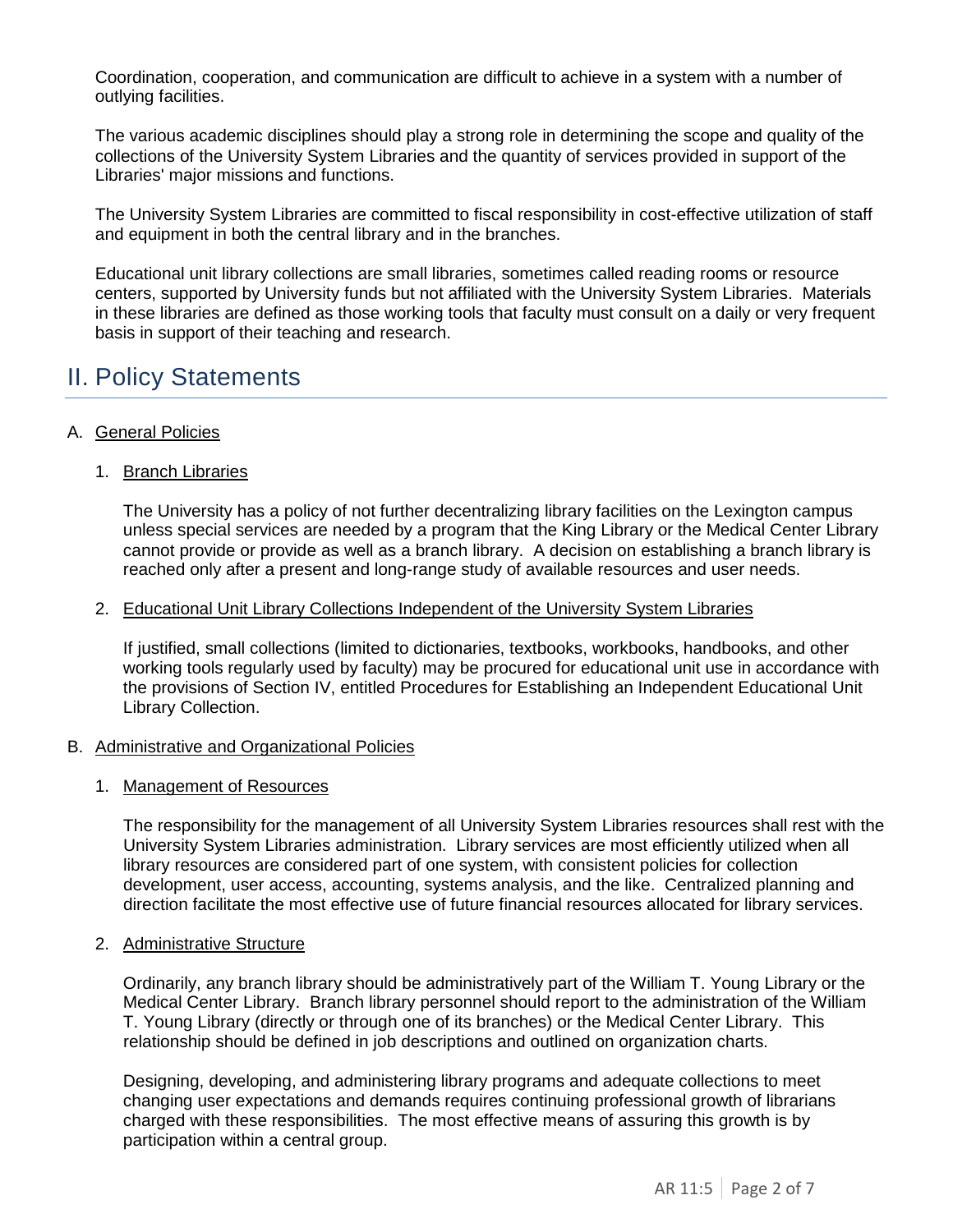#### 3. Financial Support

Implicit with the creation of a branch library is a commitment to funding its development, ongoing services, and growth while maintaining adequate support levels for library services required by the total University community. Continuing book and personnel budgets are imperative for a branch library, with additional book funds initially provided for necessary duplication as well as enrichment of the existing collection.

#### C. Operational Policies

#### 1. Statement of Purpose

Written statements of purpose, including goals and objectives, are necessary guides for a branch library's operation. These should state the educational unit's goals and the branch library's role within this context. These statements should be determined carefully, described clearly, and updated regularly.

#### 2. Collection Development

Coordination of the branch library's materials selection policy with the University System Libraries' selection policy assures the most effective use of the University's collection development resources by preventing unnecessary duplication of materials and by preventing gaps in subject coverage within the library collections.

#### 3. Technical Processing

In most cases, centralized acquisition and processing of library materials proves to be most economical. All holdings of a library should be listed in the on-line catalog which is maintained by the University system libraries.

#### 4. Services

Branch libraries are expected to maintain the same standards of service as the University System Libraries with respect to hours of service, assistance to users, and accessibility to and utilization of informational materials by the total University community.

#### 5. Staff

The branch library's staff is a primary link between user needs and the branch library's collections. Competent and adequate staffing is necessary to ensure the proper development and use of the branch library's collection.

#### 6. Physical Quarters

Physical quarters designed to provide specialized branch library needs are essential to a successful branch library operation. Criteria to be met include: space for present and future growth in terms of collection, equipment, and patron use; accessibility to primary users; noise control; temperature and humidity control; collection security; and an interior conducive to study.

#### D. Review Policy

A formal, structured review and evaluation of each branch library and independent educational unit library collection shall be scheduled every five years. If justified reasons arise, a review at other than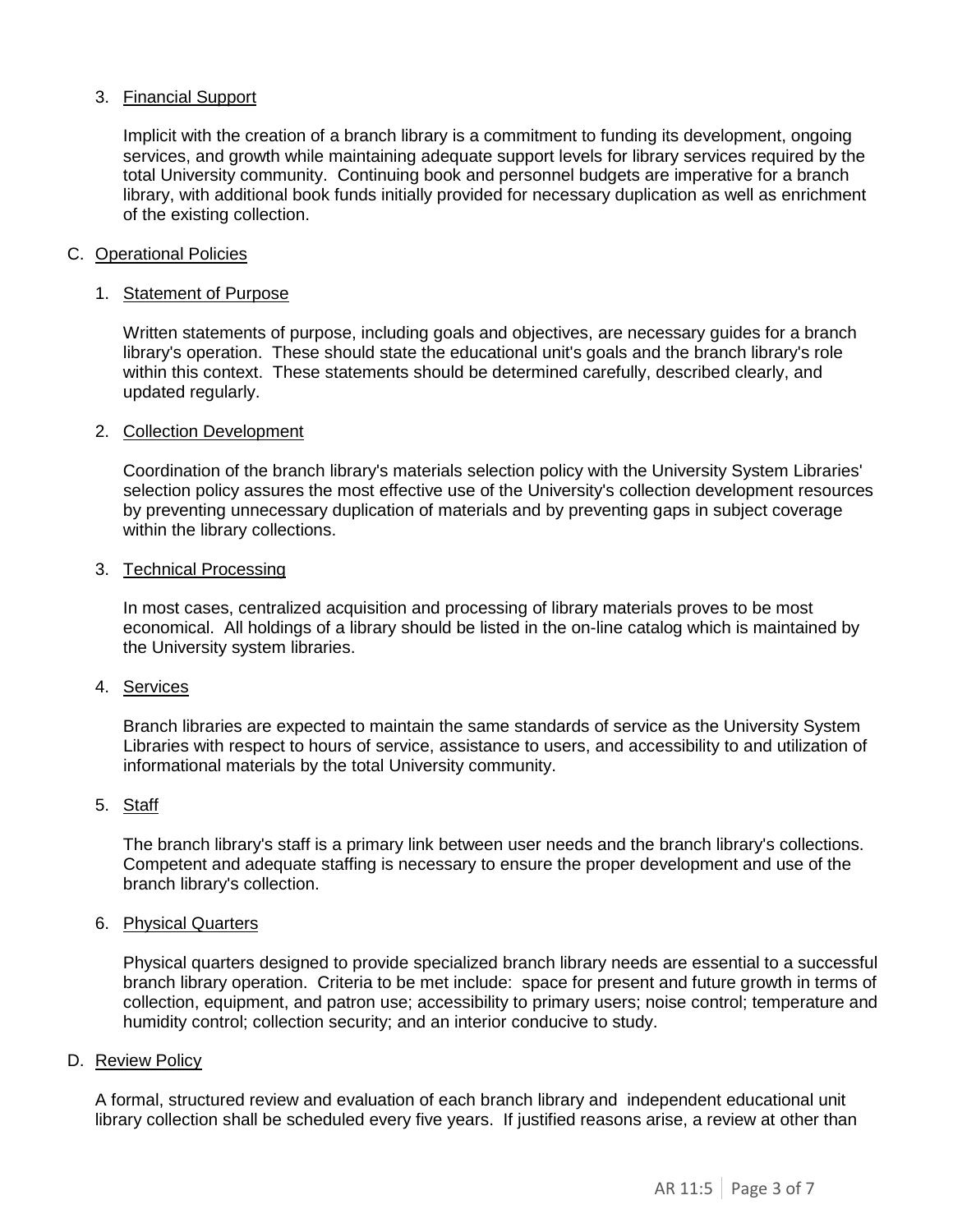the regular period may be initiated by the chief administrative officer of the educational unit, by the appropriate chancellor, or by the Director of Libraries or the Director of the Medical Center Library.

### III. Procedures for Establishing a Branch Library

#### A. Needs Analysis

To determine whether it is in the best interest of the University to establish a branch library, a needs analysis must be made. This analysis accounts for primary clientele requirements as well as those of the entire academic community and includes supporting data concerning the following points.

#### 1. Description of Proposed Branch Library

A description of proposed branch library services shall include:

- a. Its primary clientele and their information needs.
- b. Geographical location of the proposed branch library in relation to primary clientele and to the total community of users.
- c. Collection development, administrative organization, and operation plans including projections of maximum size.
- d. User services to be provided, including hours of access and on-site staffing requirements.
- e. Access to union catalogs, specialized information systems, and delivery services including interlibrary loan.
- f. Space and equipment requirements, including growth projections to meet changing needs.
- g. Total development and operating costs, including long-range projections to meet growth needs.

#### 2. Description of Existing Library Services

A description of existing library services shall include:

- a. Informational needs of the total University community defining both general and special requirements.
- b. Geographical location of present library facilities in relation to user locations.
- c. Collection development policies and physical organization of the collection, including crossdisciplinary needs of the academic community and collection growth projections.
- d. User services, including hours of access and on-site staffing requirements.
- e. Electronic catalog access, delivery systems, interinstitutional networking participation, and specialized information system
- f. Space and equipment requirements, including growth projections to meet changing needs.
- 3. Comparative Analysis of Existing and Proposed Library Services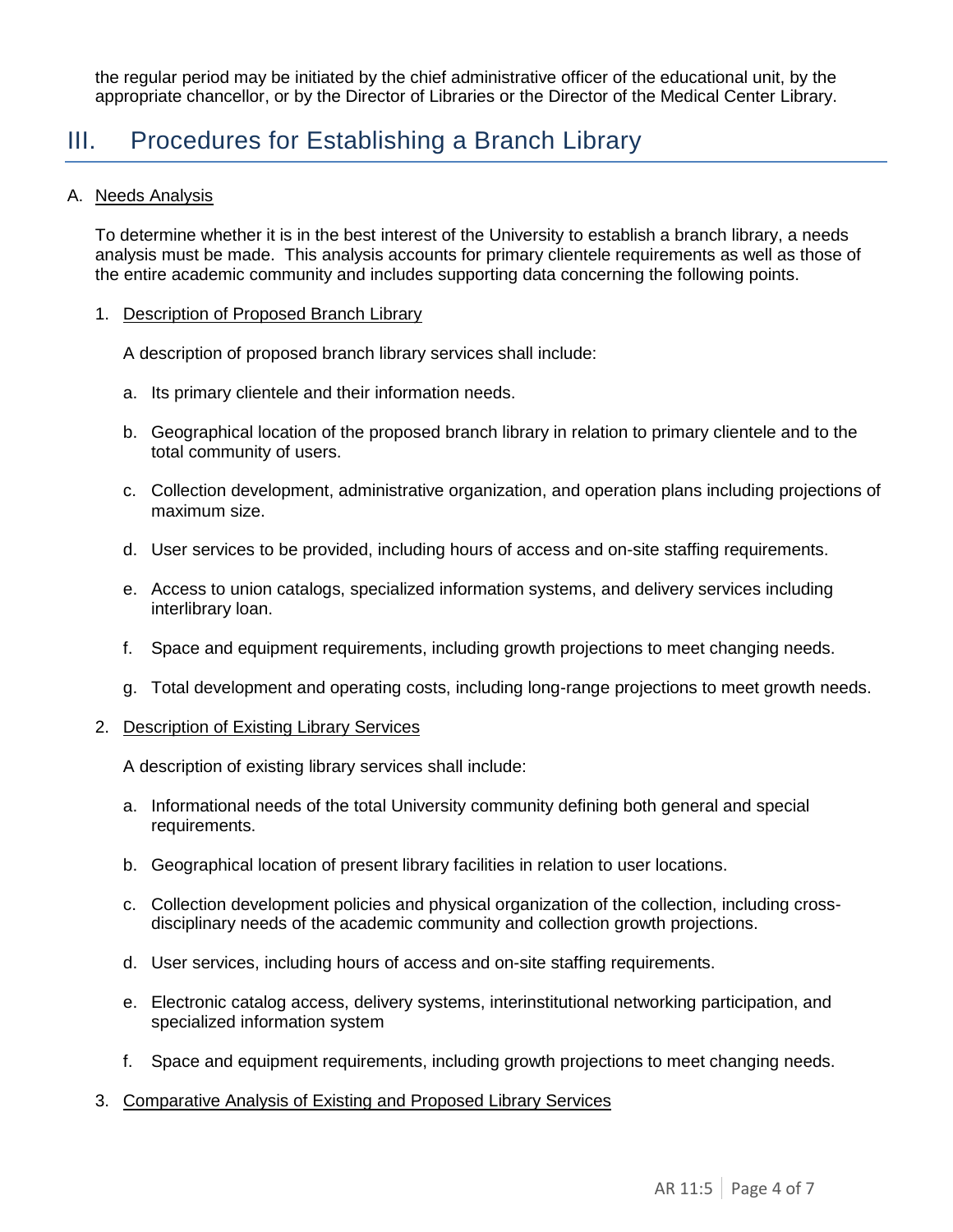A comparative analysis of proposed branch library services and existing library services shall be provided using each of the factors identified in points one and two. Note shall be made of the following:

- a. Restrictions on user access to collections and services such as geographical location, transportation facilities, delivery service for library materials, hours of service, staffing assistance, and special use privileges for a defined group of clientele.
- b. Collection development and arrangement requirements, including the cost of duplicating existing library resources and developing new subject collections.
- c. Space and equipment requirements, including the cost of establishing and maintaining new facilities in fiscal terms and in use of existing space presently used in meeting other academic needs.
- d. Financial support requirements, including long-range projections to meet growth needs. An educational unit may choose to fund a position or positions and all or part of the book budget by a recurring transfer from user organization budgets to the William T. Young Library or the Medical Center Library. Personnel in such positions report administratively to the administration of the William T. Young Library or the Medical Center Library. This decision should be reflected in a review of the University's long-range projections for financial support of its library program.

#### B. Proposal Approval

A proposal to create a branch library must have the approval of the chief administrative officer of the initiating educational unit, the dean of the college, and any other appropriate councils or bodies. The proposal shall be forwarded by the appropriate dean or administrative officer to the Director of Libraries or the Director of the Medical Center Library. The Director shall supply a statement of administrative feasibility with a recommendation to the appropriate chancellor who shall make the final decision.

### IV. Procedures for Establishing an Independent Educational Unit

#### Library Collection

#### A. Documentation of Need

An educational unit proposing to establish an independent educational unit library collection shall prepare a documentation of need for such a collection, including supporting data parallel to that required for the establishment of a branch library.

#### B. Materials Purchased

Materials purchased for independent educational unit library collections shall be limited to dictionaries, textbooks, workbooks, handbooks, and other working tools used by faculty on a daily or very frequent basis in support of teaching and research.

#### C. Financial Support Statement

A statement covering financial support is a vital part of a proposal to establish an independent educational unit library collection. University educational units which use their own resources to establish independent educational unit library collections outside the established University System Libraries must accept complete responsibility for operating and maintaining these collections. The University System Libraries normally shall not provide technical services or personnel in support of these collections.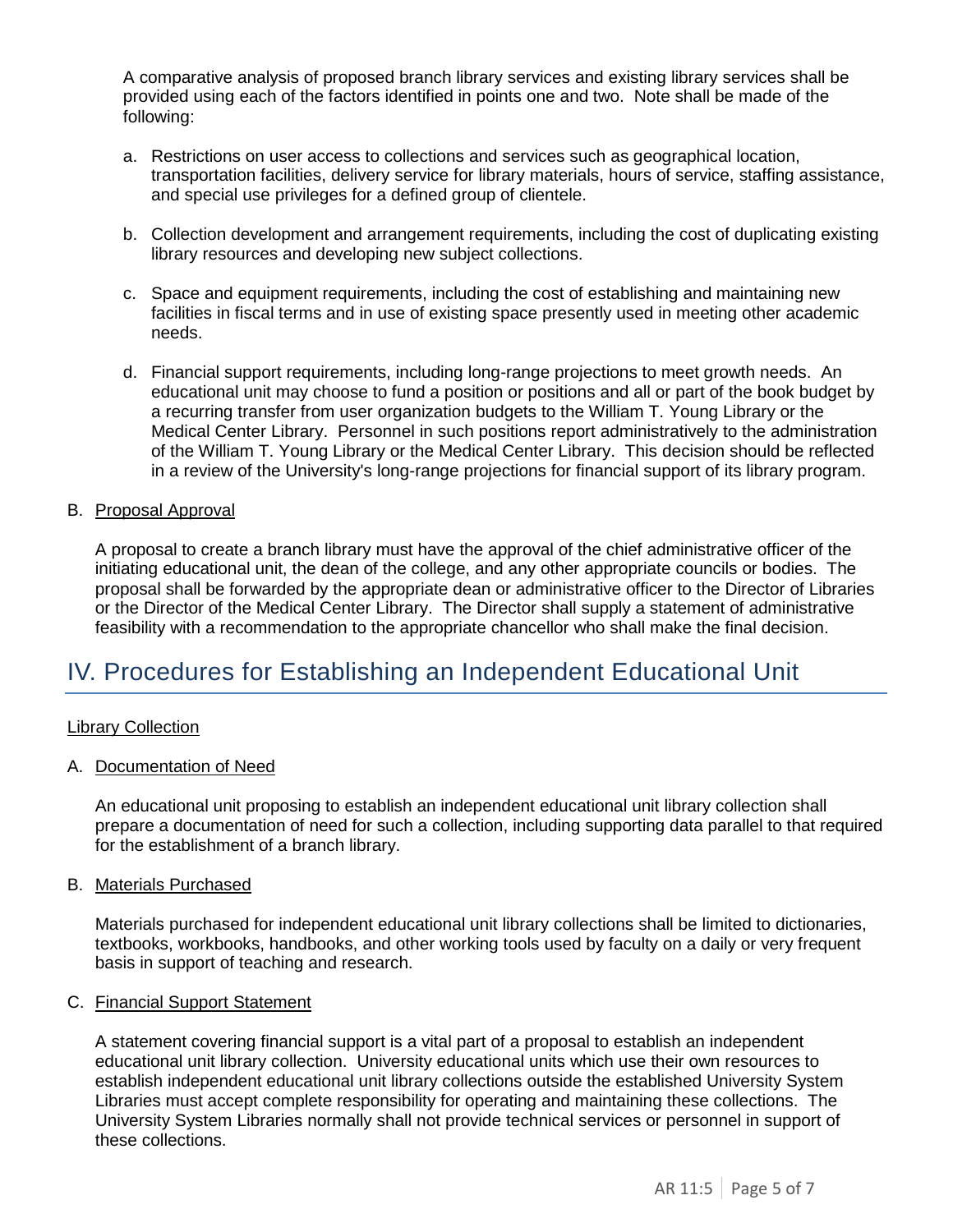#### D. Inclusion in the Library Catalog

In order to effectively utilize the University's information resources, records of books purchased for independent educational unit library collections shall be supplied to the University System Libraries for inclusion in the on-line Catalog.

#### E. Proposal Approval

A proposal to create an independent educational unit library collection must have the approval of the chief administrative officer of the initiating educational unit, the dean of the college, and any other appropriate councils or bodies. The proposal shall be forwarded by the appropriate dean or administrative officer to the Director of Libraries or the Director of the Medical Center Library.

The Director shall evaluate the relative costs and benefits of the proposed independent educational unit library collection and the extent to which alternative solutions have been explored. The Director shall forward a report of findings and a recommendation on the proposal to the appropriate chancellor for review in terms of the policies, criteria, and procedures in this Administrative Regulation. The appropriate chancellor shall make the final decision concerning the creation of an independent educational unit library collection.

### V. Procedures for Reviewing and Evaluating Branch Libraries and Independent Educational Unit Library Collections

#### A. Needs Analysis

To determine whether it is in the best interest of the University to maintain, to improve, or to close a branch library or an independent educational unit library collection, a needs analysis must be made.

- 1. The Director of Libraries or the Director of the Medical Center Library shall be responsible for conducting the analysis of a branch library.
- 2. The chief administrative officer of the educational unit shall be responsible for conducting the analysis of the unit's independent library collection.
- 3. The analysis shall include supporting data parallel to that required for the establishment of a branch library.

#### B. Review Recommendations Approval

1. Branch Libraries

The Director of Libraries or the Director of the Medical Center Library shall forward review recommendations to the appropriate dean of the college or the chief administrative officer of the educational unit. The dean or chief administrative officer shall supply an advisory statement to the appropriate chancellor or vice president. The chancellor or vice president shall determine whether it is in the best interest of the University to maintain, to improve, or to close a branch library.

2. Independent Educational Unit Library Collections

The dean of the college or the chief administrative officer of the educational unit shall forward review recommendations to the Director of Libraries or the Director of the Medical Center Library. The Director shall supply an advisory statement to the appropriate chancellor or vice president. The